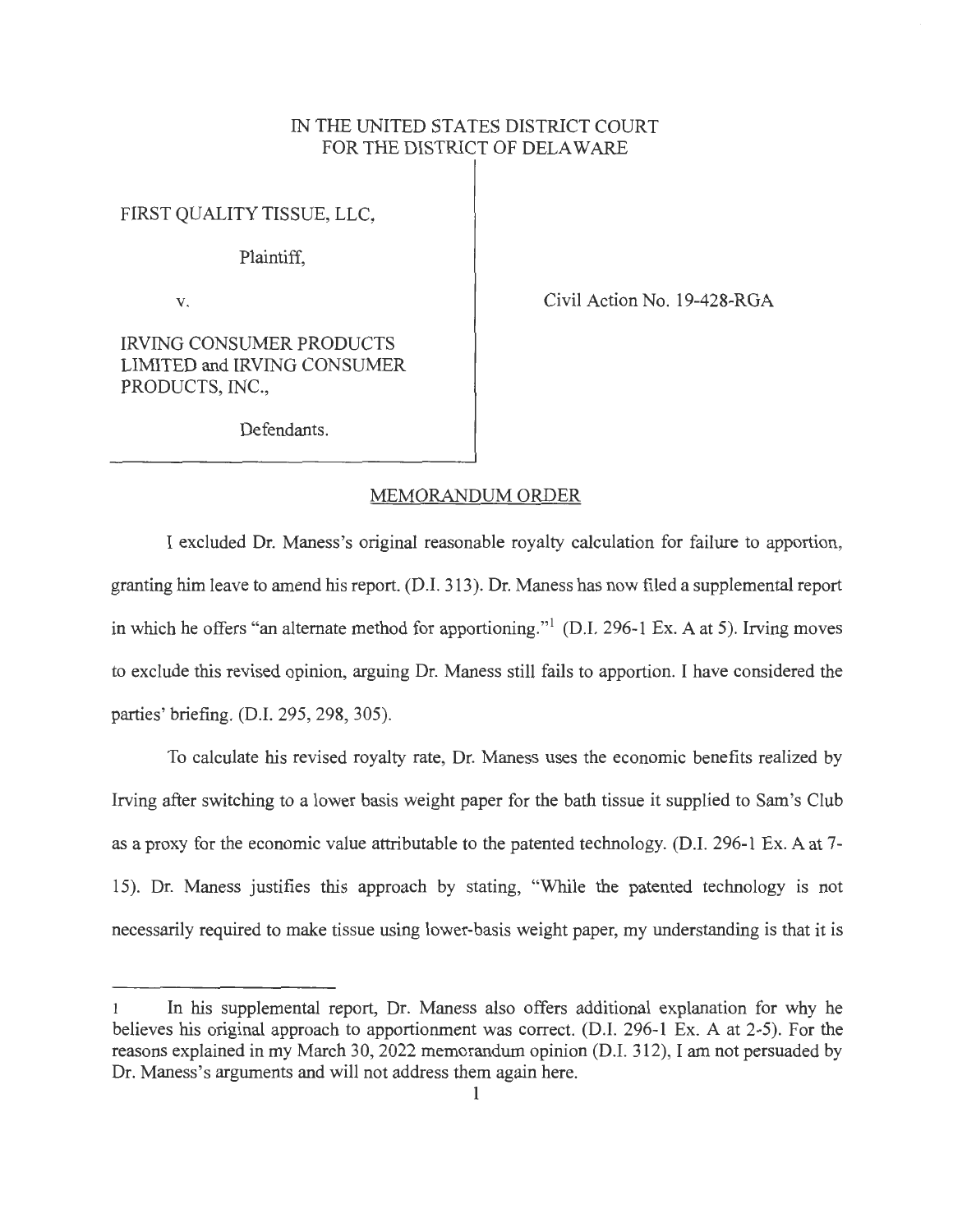required to make lower basis-weight paper having the attributes required by Sam's Club." *(Id* at 7). Dr. Maness explains, "Each of the purportedly non-patented features of the product that Mr. Malackowski points to were present in 2015 prior to the change in basis weight and after 2015," so, "focusing on the change in basis weight in 2015 controls for the impact of [non-patented] features such as methods of manufacture, quality, price, customer relationship, capacity, desire for multiple sources of supply, location of manufacture, ability to ship direct, size of rolls, packaging, price, discounting, and product placement . . . ." *(Id.* at 8).

Irving objects for several reasons. I am not persuaded by any of them.

First, Irving argues Dr. Maness's use of basis weight, a non-patented feature, as a proxy for the value of the patented features is improper. (D.I. 295 at 2). Irving complains, "the tissue's weight is not a patented feature," and Dr. Runge's testimony, on which Dr. Maness relies, "fails to support attributing weight reduction entirely to the patented technology." *(Id).* I disagree. Dr. Maness's damages calculation is supported by Dr. Runge's opinion that using a lower basis weight tissue without using the patents in suit "would result in a tissue [product] that no longer closely matched the existing First Quality Member's Mark bath tissue, as required by Sam's Club." (D.I. 296-1 Ex. A at 7 (citing D.I. 200-4 ¶ 93)). The jury is free to credit or not to credit Dr. Runge's opinion. The issue here is merely whether it provides a reliable foundation for Dr. Maness's methodology. I find that it does.

Second, Irving argues, "Dr. Maness fails to show any nexus between the patents-in-suit and Irving's switch to lower weight paper," and, "There is not even circumstantial evidence from which a reasonable jury could infer that Irving's switch from 13.5 to 12.75 lb paper is tied to practicing the patents-in-suit." (D.I. 295 at 3). Again, I disagree. Dr. Maness establishes that "nexus" when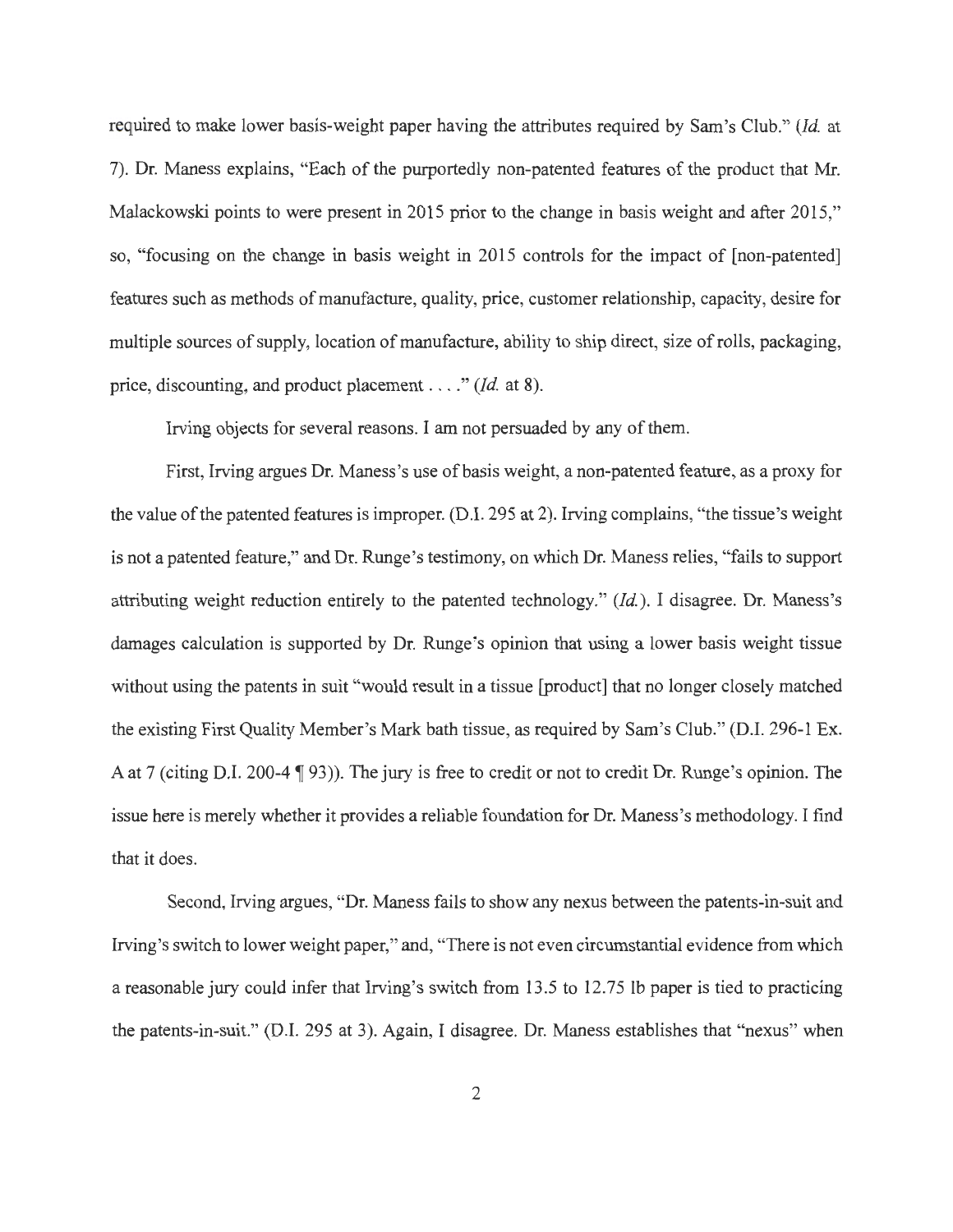he cites Dr. Runge's opinion as the basis for his "understanding [] that [the patented technology] is required to make lower basis-weight paper having the attributes required by Sam's Club." (D.I. 296-1 Ex. A at 7).

Third, Irving argues, "even if there were some relationship between Irving's switch to lower basis weight paper and the patents-in-suit, Dr. Maness (again) fails to apportion any value to other features – apart from the purported invention – that contributed to the switch." (D.I. 295) at 4). Irving's argument misses the point. The reason Dr. Maness focuses on the change in basis weight is precisely to isolate the value of the patented technology from the value of non-patented aspects of the product, which were present both prior to and after the switch. This is how Dr. Maness approximates "the incremental value that the patented invention adds to the end product" - no further apportioning is required. *Ericsson, Inc. v. D-Link Sys., Inc.*, 773 F.3d 1201, 1226 (Fed. Cir. 2014). It is rare for a real-world example to exist that allows for a perfect comparison of the value of a product with and without patented features. Like almost any apportionment method, Dr. Maness's relies on estimation and assumptions. FQ will have the opportunity to identify and challenge any of those assumptions during cross examination and through the testimony of its own experts.

Finally, Irving argues Dr. Maness's comparison of Irving's gross margins for its sales to Sam's Club to its gross margins for its TAD tissue sales to other customers is flawed. Dr. Maness states that he is "isolate[ing] the impact of the change to lower basis weight paper." (D.I. 296-1 Ex. A at  $\P$  21). Irving argues he is not, because he does not address what weight paper Irving supplies to other customers and does not consider other differences in the tissue supplied to Sam's Club versus other customers. (D.I. 295 at 5). I do not find this argument persuasive. The purpose